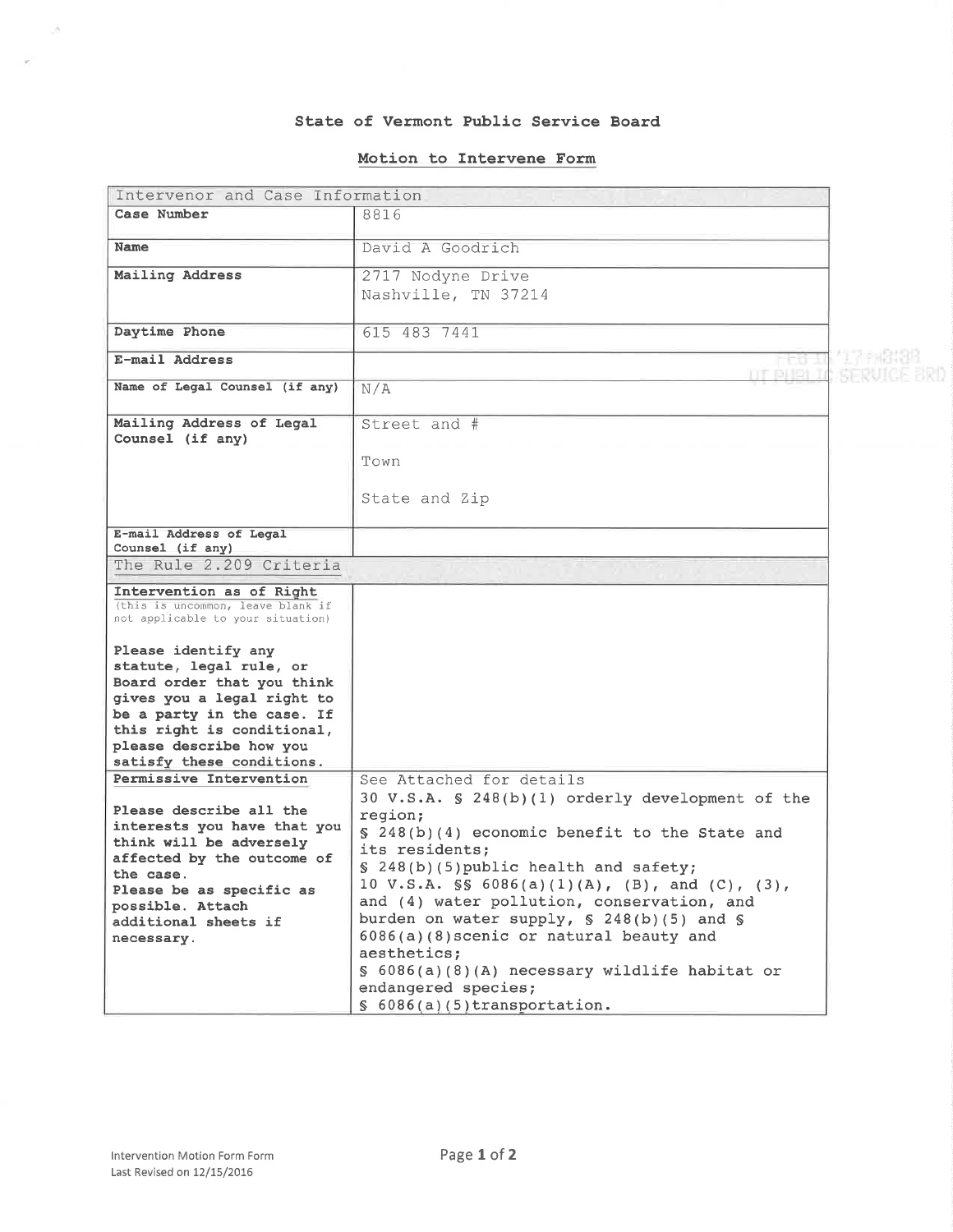| Please state whether there are<br>other ways to protect your<br>interest(s) besides as a party<br>participating in this<br>proceeding. If there is no other<br>way for you to protect your<br>interests, please state this<br>fact. Please also explain<br>whether there is already a party<br>in the case who has the same or<br>similar interest(s) to be<br>protected in the case. | There is no other way for me to protect my<br>interests. |  |  |
|---------------------------------------------------------------------------------------------------------------------------------------------------------------------------------------------------------------------------------------------------------------------------------------------------------------------------------------------------------------------------------------|----------------------------------------------------------|--|--|
| Certification This section may be completed by the intervenor or a duly authorized representative.<br>I certify that the information provided on this form is true and accurate to the<br>best of my knowledge.                                                                                                                                                                       |                                                          |  |  |
| Print Name David A. Goodrich<br>Dovid a Soodrid<br>Feb. 16, 2017                                                                                                                                                                                                                                                                                                                      |                                                          |  |  |
| Signature                                                                                                                                                                                                                                                                                                                                                                             |                                                          |  |  |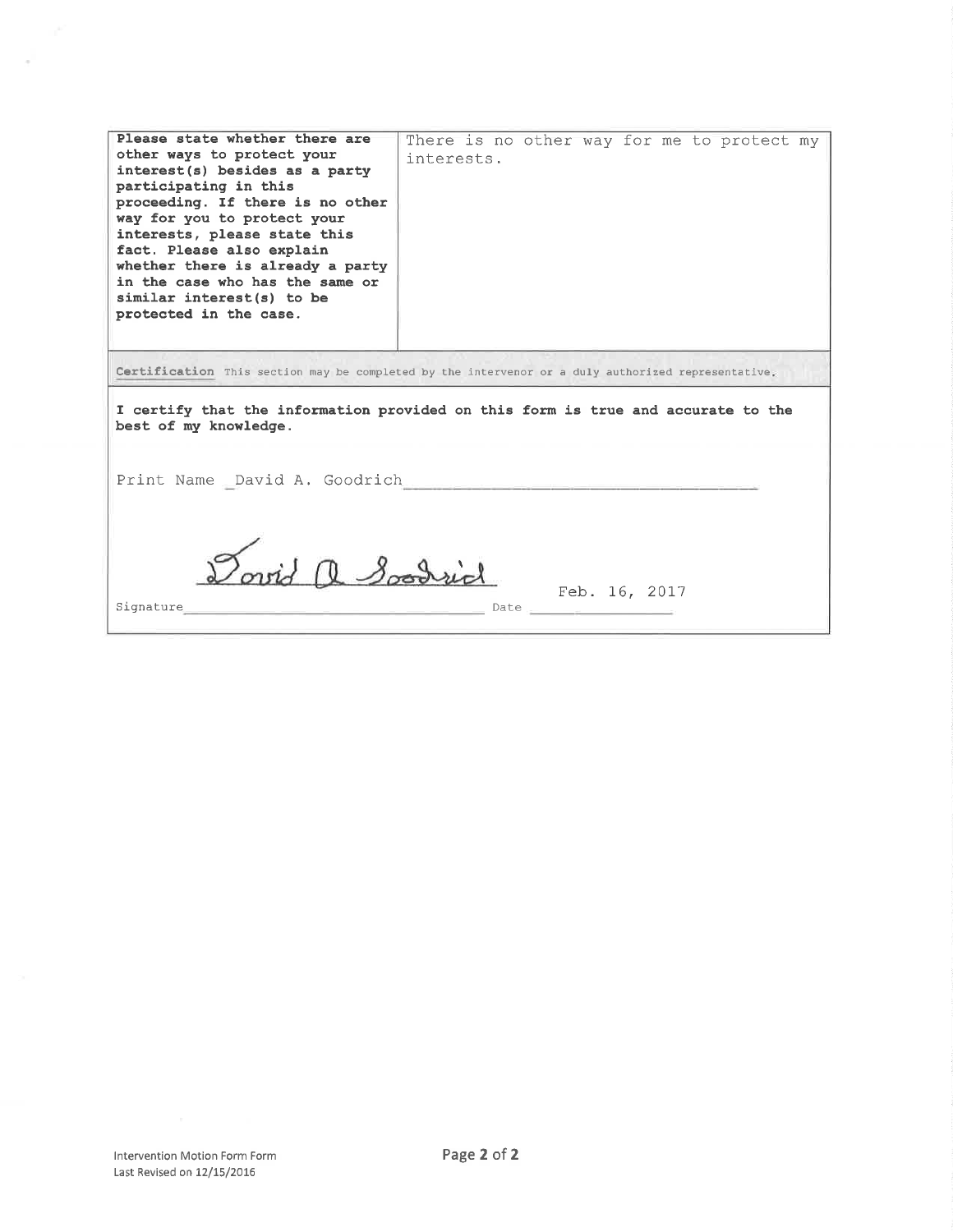# STATE OF VERMONT PUBLIC SERVICE BOARD

Docket No. 88L6

Petition of Swanton Wind LLC

## AFFIDAVIT OF DAVID A. GOODRICH IN SUPPORT OF MOTION TO INTERVENE

I DAVID A. GOODRICH in support of the Motion to lntervene filed by myself subject to the penalties of perjury, do hereby state the following facts which are true to the best of my knowledge and ability:

- 1. I own a summer camp on the East shore of Fairfield Pond at 216 Bloody Rock Camp Rd, directly across Fairfield Pond from the proposed Swanton Wind Project. The nearby turbines would all be visible from my camp location thus diminishing our view of the ridge.
- 2. I have owned this camp since 1993 when it was transferred to me by my parents who leased and then bought this property in the early L960's as noted in statement #3 written by my father. The camp is currently used by all our family members who travel from; FL, lL, TN, and Canada to visit in the summer.
- 3. "More than 56 years ago my wife and I were fortunate to be able to buy a lot and build a camp on Fairfield Pond near Sheldon where I grew up. Since then, and with the birth of children and grandchildren, as returning Vermonters we have spent family time together at the Pond enjoying friendships, nature and the peace and tranquility so often missing in today's environment. I wanted our children to have the opportunity to enjoy and experience first-hand what Vermont is all about; the green mountains, lakes, nature & the environment, independence; all things that helped to guide and shape my life."
- 4. Our quality of life is now threatened by the proposed Swanton Wind project and the placement of multiple, ugly 500 foot talltowers to house industrial wind turbines on Rocky Ridge. Their stated purpose is to produce renewable energy which Vermont utilities say isn't needed to meet the state or federal goals and must be sold to other states or perhaps countries.
- 5. lnstallation of the turbines will destroy the visual beauty of the ridge and pond as viewed by residents and tourists.
- 6. The turbines produce noise & vibration as well as visible and disturbing flashing light.
- 7. The turbine blades present a lethal hazard to insect- catching bats and migrating birds which have long used the pond as a resting spot.
- 8. The turbines will contribute to reduced water quality in the Mississquoi/Lake Champlain and Fairfield Pond watersheds.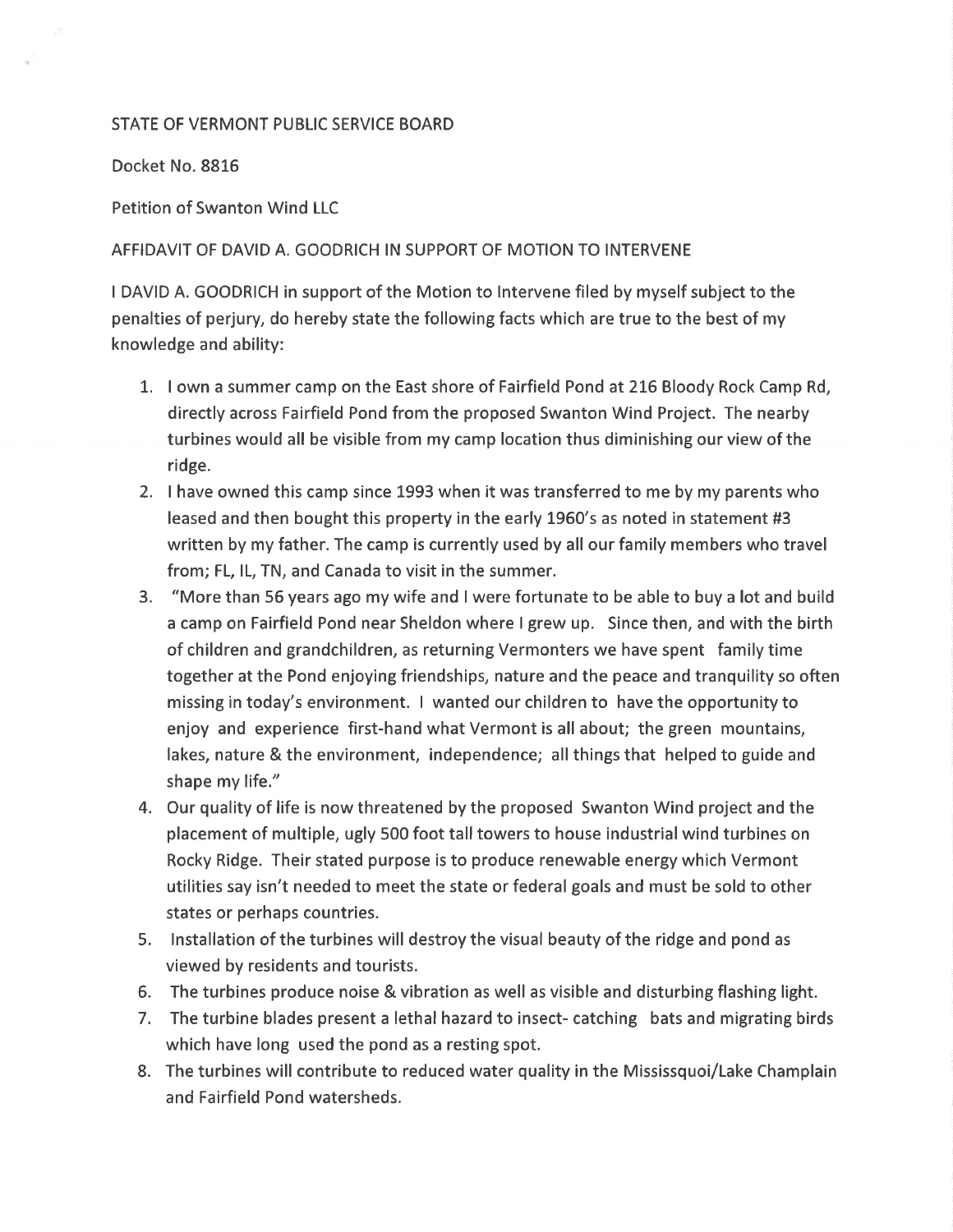- 9. As noted in a recent case in North Carolina now being appealed to the new Secretary of Homeland Security, the turbines may also cause interference with the effectiveness of the DOD radar system housed on a nearby ridge in St Albans.
- L0. They promise few PERMANENT jobs for Vermonters but they will produce profits for investors outside Vermont and the foreign companies who build the turbines.
- 11. Their presence will destroy the scenic and pastoral Vermont we have known in our lifetimes and hoped to preserve for future generations.

<sup>I</sup>therefore implore the board to vote against permitting Swanton Wind.

Respectfully,

Dovid a Soodrid

David A. Goodrich 2717 Nodyne Drive Nashville, TN 372L4 (615) 483-7441 Keith & Sara Goodrich, Florida, Scot & Sara Goodrich, lllinois, Sheila & John Roggemann, lllinois John, Judy, Garett, David Goodrich ,Tennessee

Elizabeth, Chris, Jack, Ted Sellors, Ontario Canada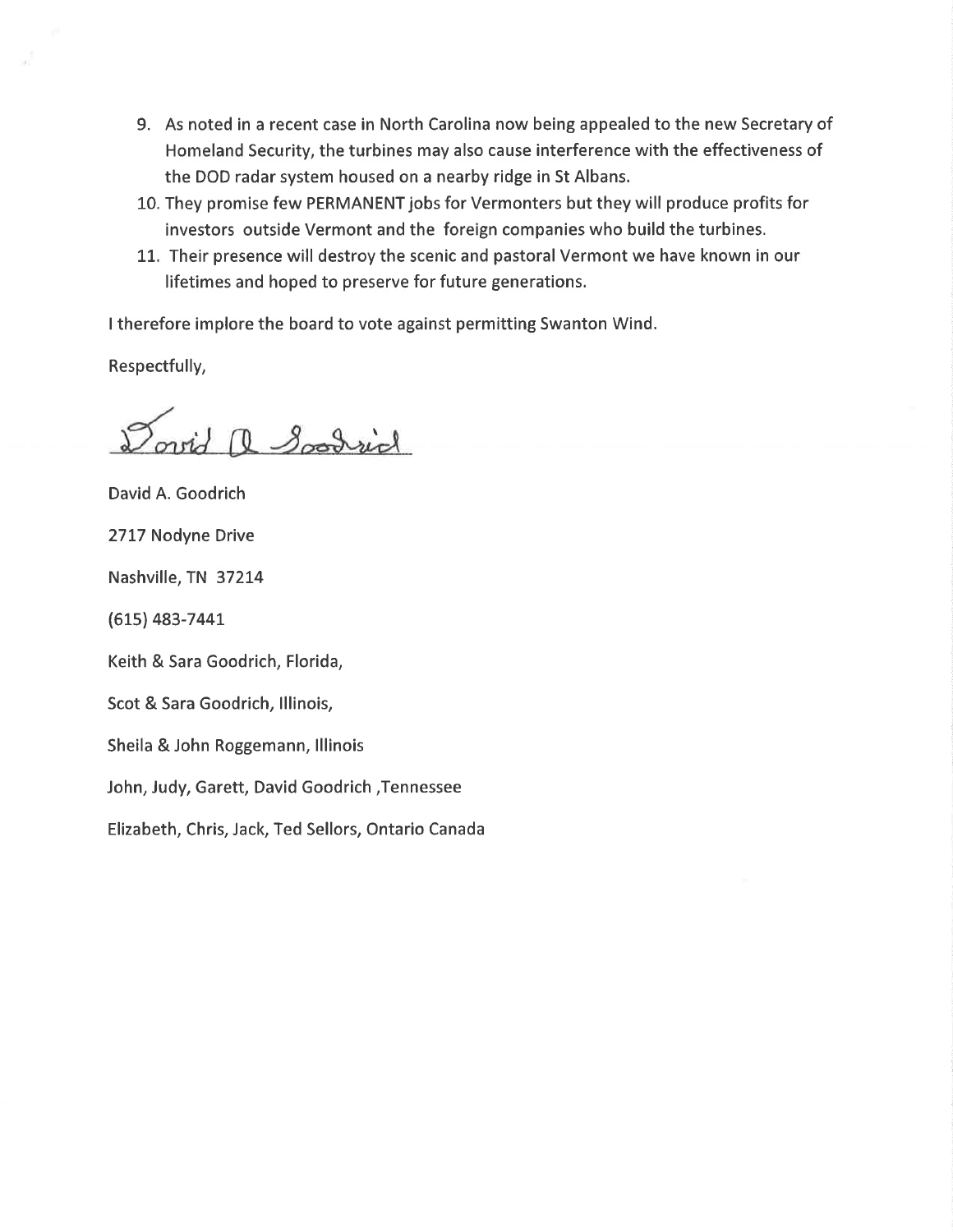# STATE OF VERMONT PUBLIC SERVICE BOARD

Docket No. 8816

Petition of Swanton Wind LLC for a certificate of public ) good, pursuant to 30 V.S.A. \$ 248, for the construction ) of an up to 20 MW wind-powered electric generation <br>plant powered by up to 7 wind turbines located along  $)$ plant powered by up to 7 wind turbines located along <br>
Rocky Ridge in Swanton, Vermont (a) Rocky Ridge in Swanton, Vermont )

### CERTIFICATE OF SERVICE

We, Brian and Penny Dubie, et.al., certify that on February 16, 2017, copies of the foregoing Notices of Appearance, and Motion to Intervenes of Brian and Penny Dubie, Jeanne Royer, Judith and Patrick Luneau, Karen and Leo Mclaughlin, Sally and Bruce Collopy, Kaye and Frank B. Mehaffey, Jr., Terrance Smith, David A. Goodrich, Robert Perkins, Patricia Messier, Sarah & Ed Ferguson, Ian and Danielle Garrant, Curtis Swan and Sara Luneau-Swan, Dan and Nancy Dunne, Erynn & Tyrell Boudreau, Dennis Hendy and Diane Bell, Mary and Mark Bushey, Steve Woodward, Kenneth Fox, Michelle and Luc Deslandes, David Butterfield, Bradley Stott and Jennifer Belanger, Clark and Carol Palmer, Paula Pearsall, Greg Pierce and Paula Kane, Mark and Marianne Dubie, Marie and Gil Tremblay, Patricia Rainville and John Smith, Kevin and Dolores Nichols, Jessica Decker and Lance Desautels, Suzanne Seymour, Mary Hunter, Todd Poirier in the above-referenced matter, were served via First-Class U.S. Mail on the interested persons designated in the following Service List.

Respectfully submitted this  $16<sup>th</sup>$  day of February, 2017.

By:  $\sqrt{abc}$ Dibio

Brian Dubie Penny Dubie 770 McKenzie Road Fairfield, VT 05455 (802) 734-1877 pennydubie@gmail.com